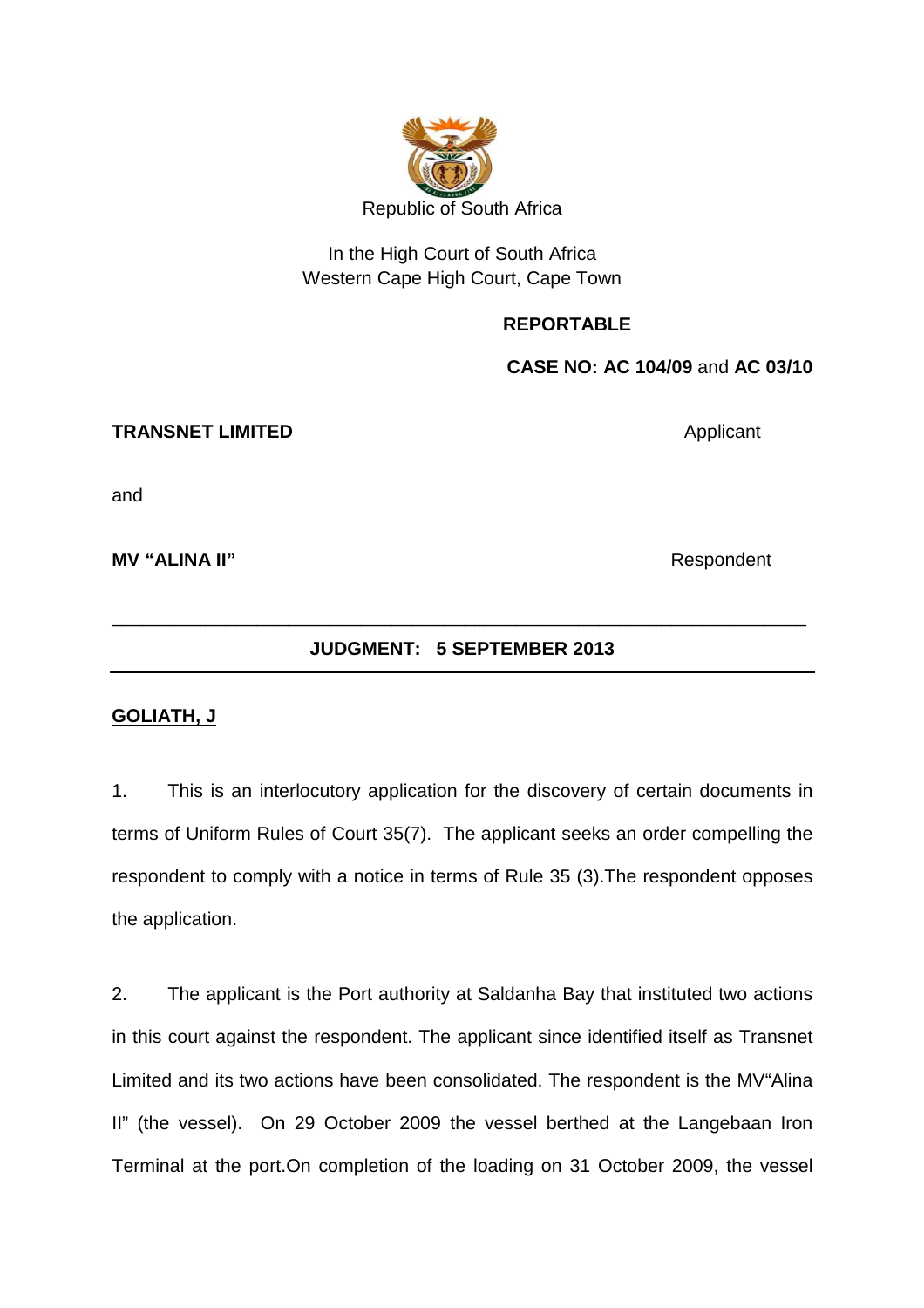took on a port list and it was discovered that the vessel's hull had pre-existing damage and that there had been ingress of water into the double-bottom port ballast tank caused by the fracture of the vessel's hull. As a result the damaged vessel remained at the terminal until 26 March 2010.The vessel's extended occupation of the terminal resulted in there only being a single berth available to load other vessels during this period. Consequently the applicant is claiming significant damages from respondent arising out of this incident. In addition to this, substantial damages were sustained, not only by the applicant, but also by the owner of the cargo which had been loaded on board the vessel at Saldanha, Anyang Steel International Trading Co Ltd ("Anyang"), and various companies in the Kumba Iron Ore Group of companies which had chartered the vessel from her owner.

3. In the event that the respondent is found liable to the applicant, the respondent has indicated that it intends to seek a stay in the proceedings on the basis that:

- 3.1 A number of legal proceedings have been brought or threatened to bebrought in arbitration proceedings in London against it in relation to the same incident, in the capital sum of US \$ 15,932, 272 45.
- 3.2 It and the vessel's owners are entitled to bring proceedings for an order limiting their total liability for that incident in terms of Section 261(1)(b) of the Merchant Shipping Act, 57 of 1951(MSA).

4. Anyang has instituted arbitration proceedings against the vessel's owners in London and Kumba Shipping Hong Kong Limited ("Kumba HK") has commenced arbitration proceedings against the owner in London. Applicant is seeking disclosure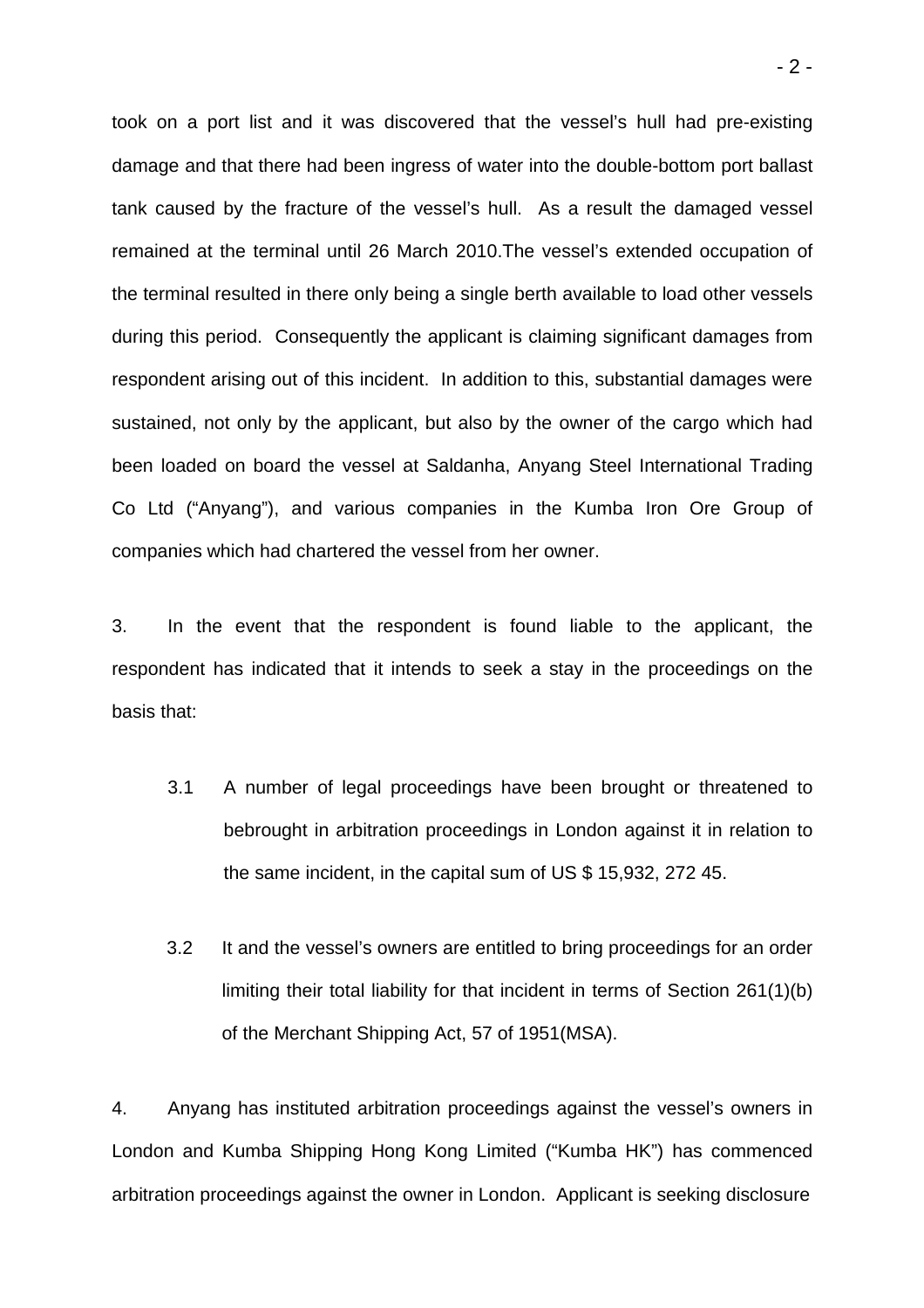ofthese arbitration documents in respondent's possession for the purposes ofinspection in terms of Uniform Rule 35(3). In its notice in terms of Rule 35(3) the applicant seeks inspection of three categories of documents:-

- 4.1 The pleadings and all other documents filed of record and/or exchanged between the parties in, or in relation to, the proceedings instituted by way of arbitration or court process against the respondent, the owner and/or those who have an interest in her, by or at the instance of:
	- 4.1.1 the person(s) responsible for the interdict referred to in paragraph 8 of defendant's plea; and/or
	- 4.1.2 Anyang; and/or
	- 4.1.3 any other persons, apart from those referred to in the preceding two sub-paragraphs;
- 4.2 Documents discovered and/or made available by the parties to each other in the aforesaid proceedings ("the discovered documents"); and
- 4.3 All documents in which claims against the respondent or the owner have been intimated or demanded arising out of the incident referred to in paragraph 25 of the defendant's plea, apart from claims by those persons already listed in paragraphs 25.1 to 25.3 of the plea ("the claim documents").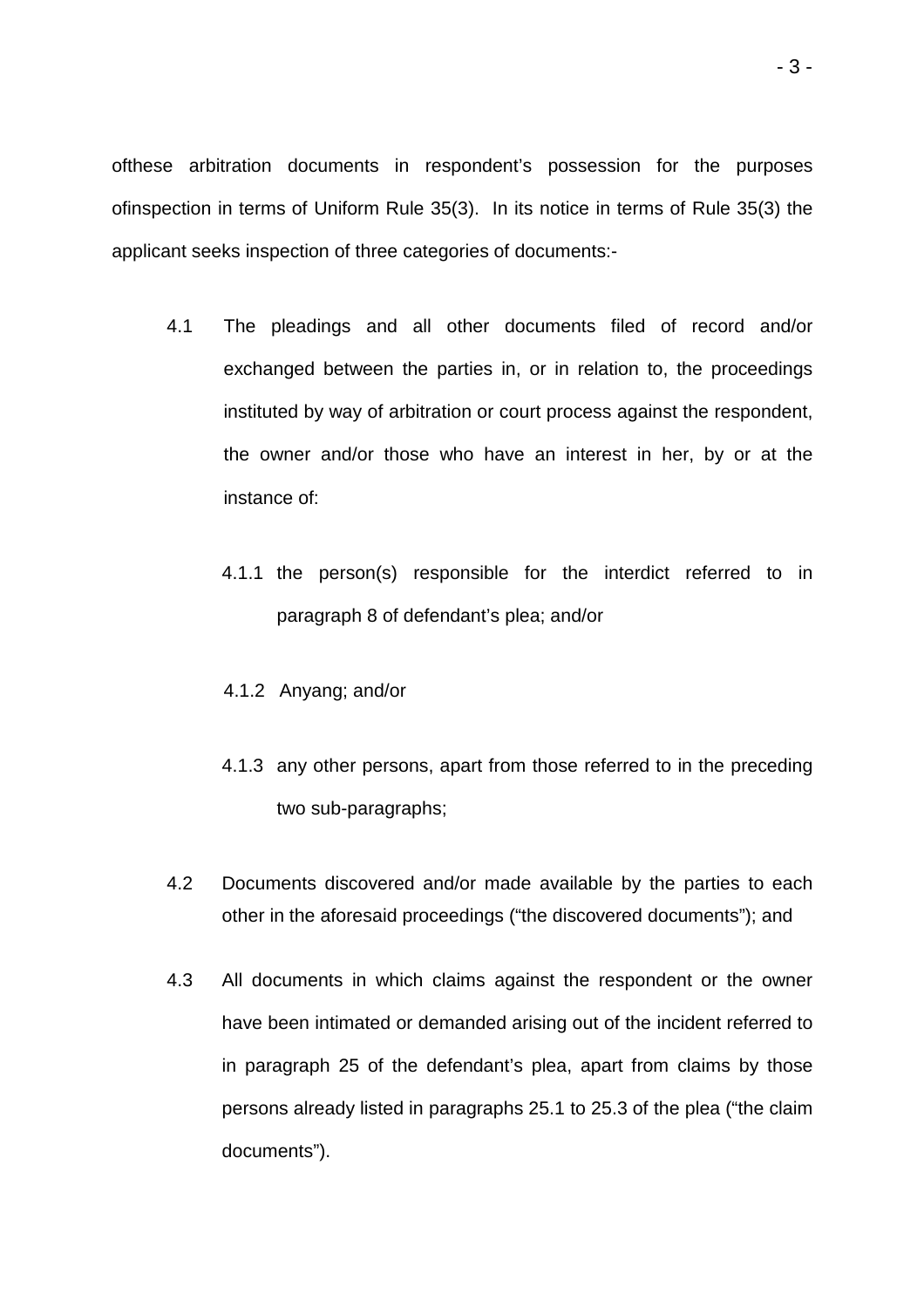5. Applicant contends that two aspects of the pleadings filed in both matters are particularly relevant to the application:

- 5.1 firstly, the defence pleaded by the defendant that the vessel did not depart from the berth as a result of her condition, but by virtue of an interdict brought by Anyang under case number AC 107/2009 to interdict various parties from removing the vessel from her berth; and
- 5.2 second, the defendant's reliance on limitation of liability in terms of Section 261(1)(b) of the Merchant Shipping Act 57 of 1951.

6. Applicant highlighted paragraph 8 of Plaintiff's amended particulars of claim where plaintiff pleads that the damage to the vessel :

> "detracted from the vessel's seaworthiness and/or rendered her unseaworthy. As a result of the damage and the fracture (of her hull), she was prohibited from departing, alternatively was unable to depart, from the terminal."

In response, in paragraph 8 of the defendant's amended plea the defendant raised as an express defence the fact that:

"… the vessel was prohibited from departing from its berth at the terminal not as a result of any condition of the vessel or any act or omission of those responsible for the vessel but by virtue of an interdict granted by the above Honourable Court on 18 December 2009 which was thereafter periodically extended and which was at all times opposed by the owners of the defendant."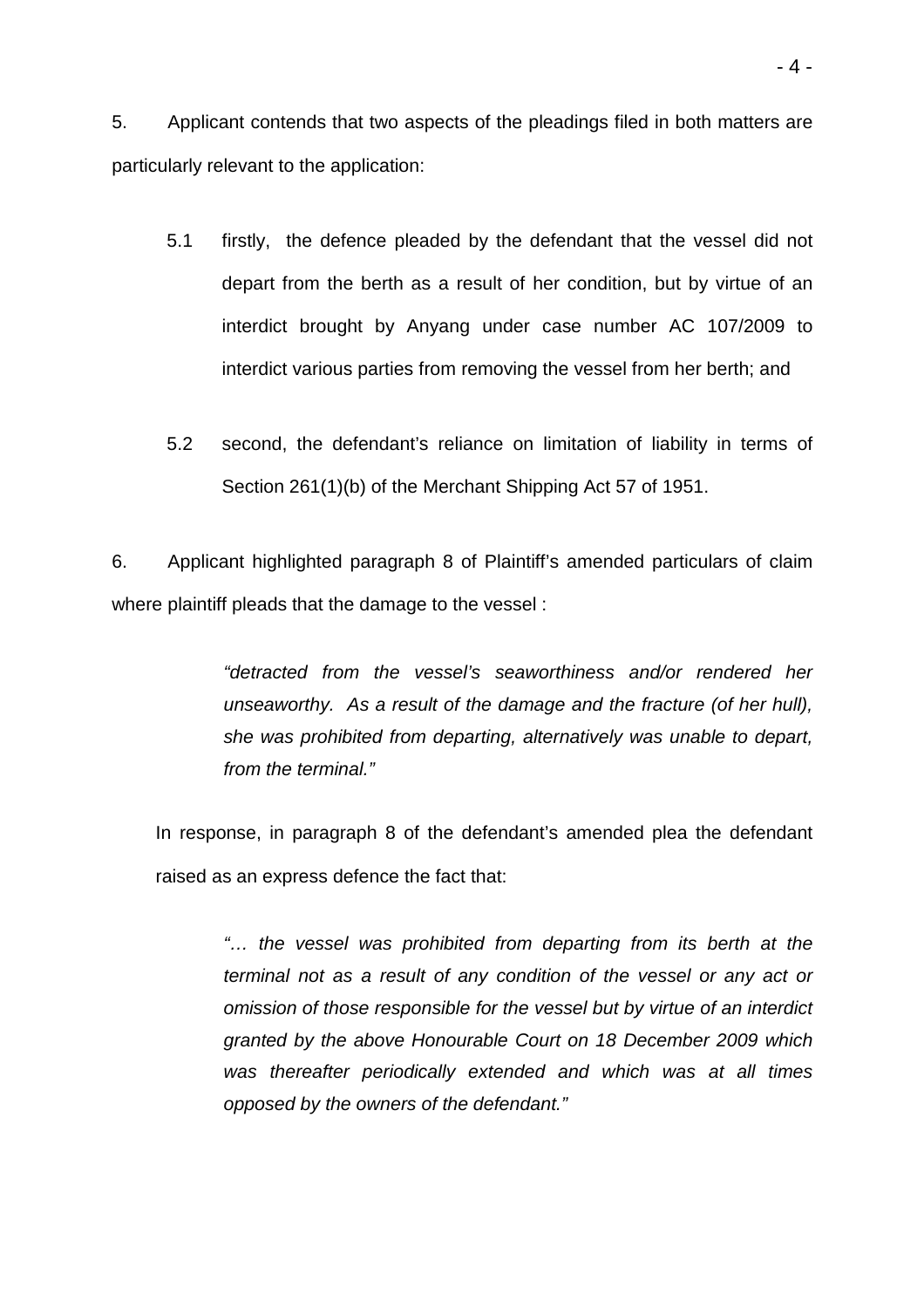7. The applicant disputes this defence and replicates that:

7.1 The Anyang interdict application was launched as a result of the vessel's condition at that time.

7.2 The interdict was necessitated by virtue of the condition of the vessel when she entered the port.

7.3 At the relevant time it was reasonably foreseeable that the vessel's entry into the port in such defective condition could give rise to legal proceedings such as the Anyang interdict application, which may have resulted in the detention of the vessel.

8. Applicant therefore submits that the nature of Anyang's cause of action against the vessel's owner which gave rise to the Anyang application is directly relevant to the defendant's defence to plaintiff's claim. This cause of action forms the subject matter of the Anyang arbitration, hence documents filed in the Anyang arbitration are directly relevant to this action.

9. Respondent contends that applicant hadidentified those aspects which it considered relevant in the Anyang arbitration, namely, the amount claimed by Anyang, and the nature of the claim, including any allegations regarding the interdict. Respondent has provided the applicant with all this information. Applicant is therefore aware that the amount of Anyang's claim is US \$11,234,054,57 and £ 5,892,50, the nature of the claim is based on Anyang being the holder of a bill of lading, and the pleadings contained no more "allegations regarding the interdict", than are already in the respondent's plea. Respondent therefore argues that there is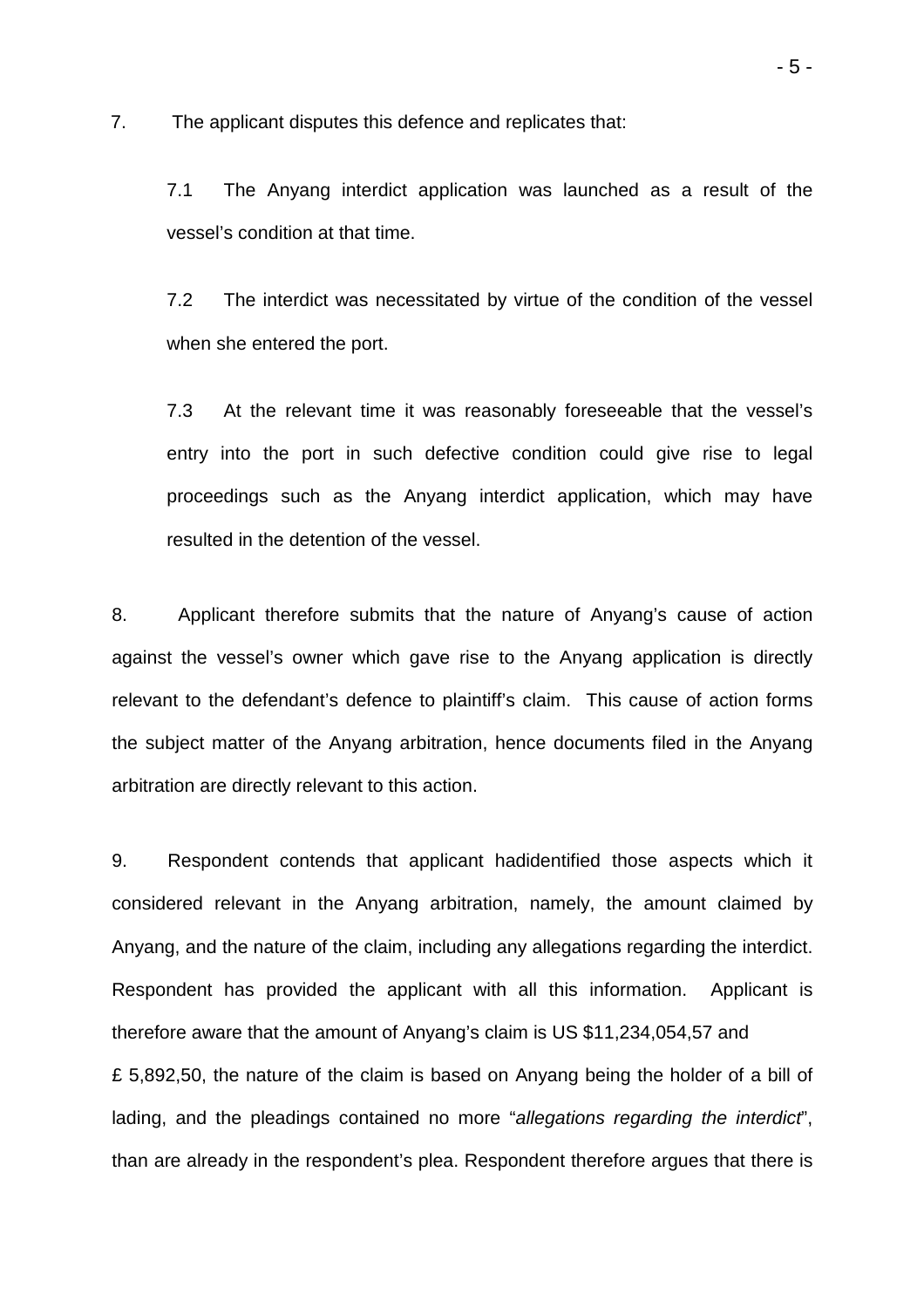no need to order the production of pleadings in the Anyang arbitration, since they are irrelevant. Any further information regarding the arbitration will not assist the applicant in establishing the main issues in dispute, namely, (a) its disputed contract with the vessel's owner, or (b) the disputed legal duties owed to it by the owner and/or crew, or (c) any alleged breaches of contract or duties by the owner and/or crew, or (d) whether the vessel was detained at Saldanha Bay because of her unseaworthy condition or the interdict, or (e) its damages.

10. Respondent further contends that applicant's statement that "Anyang's cause of action [in the arbitration proceedings] against the vessel owner which gave rise to the Anyang interdict application is directly relevant to the defendant's defence to the plaintiff's claim" is logically and legally untenable. It is argued that the effect of the vessel's stay at Saldanha must be determined on the basis of pre-existing facts. It cannot be determined by allegations in a subsequently instituted arbitration, even if by the same party and even if based on the same or similar allegations. Furthermore, what is relevant for causation is the basis on which the interdict was brought, the interdict's effect, and whether any factors prevailing at the time were causally connected to the vessel's stay at Saldanha. These facts are then to be considered on the basis of a "sensible retrospective analysis." Consequently, respondent submits that Anyang's plea in the arbitration will not assist in an enquiry as to what caused the vessel's extended stay at the iron ore terminal. Issues raised in applicant's replication should also be considered on the basis of a "sensible retrospective analysis" in determining whether respondent's denial of causation is to be upheld, and nothing after the release of the vessel from the interdict is relevant in that inquiry. In any event, it is argued that the applicant was a party to the interdict proceedings and is in possession of all relevant documents relating to the interdict.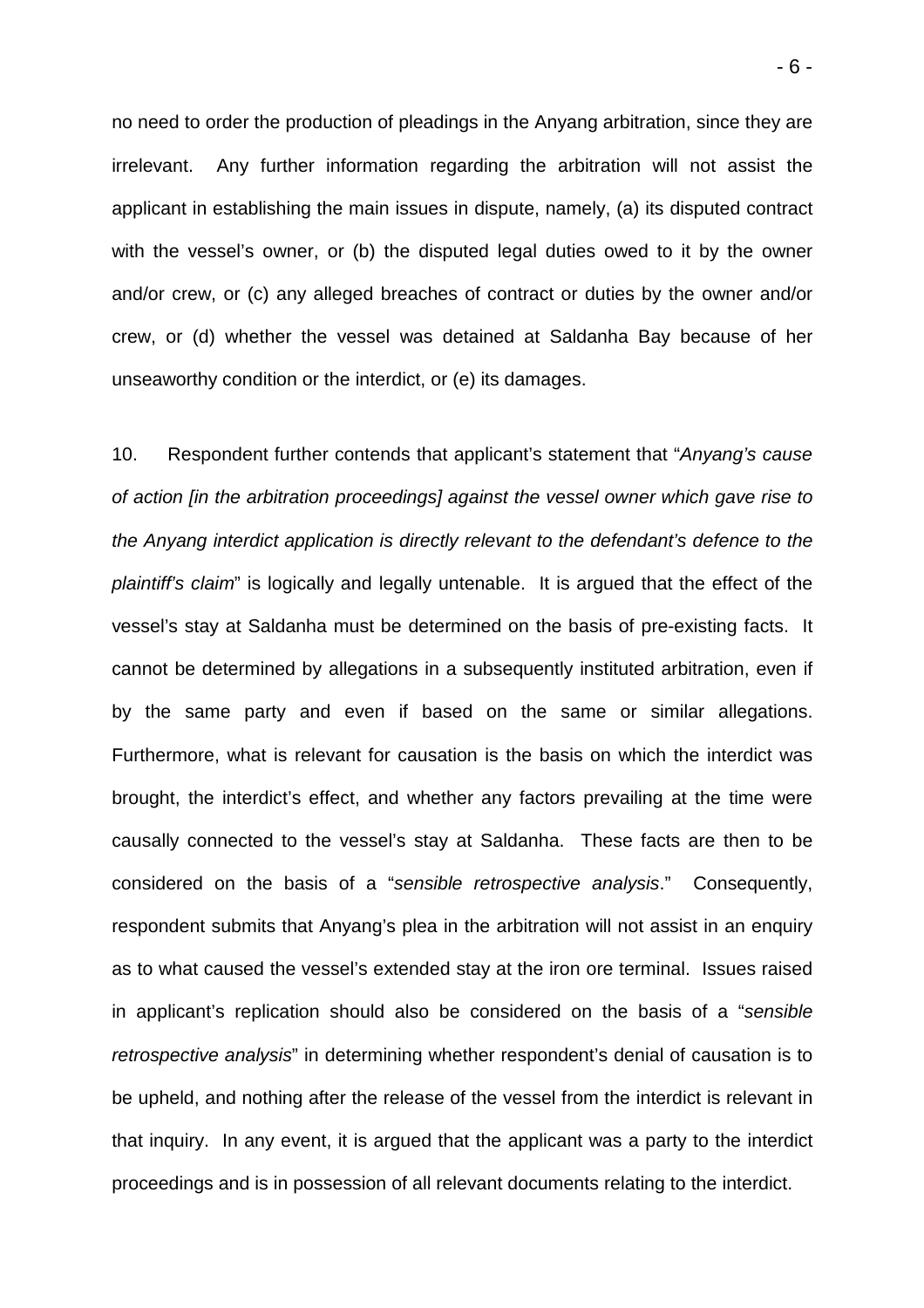11. Section 261 (1) of the Merchant Shipping Act 57 of 1951 states:

**"When owner not liable for whole damage** 

**1. The owner of a ship, whether registered in the Republic or not, shall not, if any loss of life or personal injury to any person, or any loss of or damage to any property or rights of any kind, whether movable or immovable, is caused without his actual fault or privity –** 

 **(a)….** 

**(b) if no claim for damages in respect of loss of life or personal injury arises, be liable for damages in respect of loss of or damage to property or rights to an aggregate amount exceeding 66,67 special drawing rights for each ton of the ship's tonnage ..."** 

12. In terms of Section 261 (3) of the MSA the entitlement to limit only arises in respect of: -

**"claims for damages in respect of …. loss of or damage to property or rights arising on any single occasion, and in the application of the said provisions claims for damages in respect of loss, injury or damage arising out of two or more distinct occasions shall not be combined"** 

13. In its plea the defendant avers that:

"26. The defendant and the owner of the defendant are entitled to bring proceedings for an order limiting their total liability in respect of all claims arising out of the same occasion to the amount defined in Section 261 (1) (b) read with Section 262 of the Merchant Shipping Act 57 of 1951.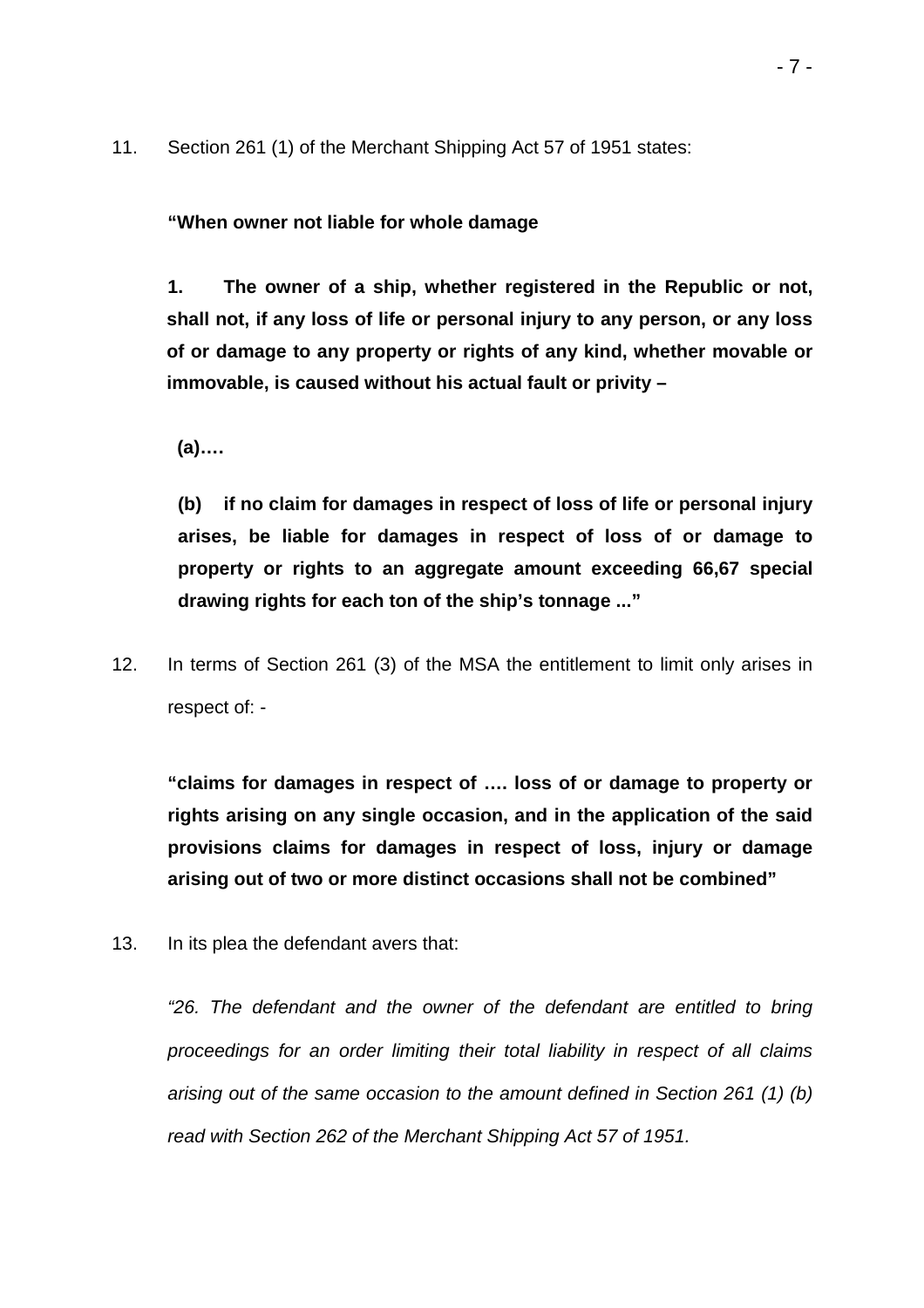27. In the event that the defendant be found liable to the plaintiff then judgment against it in respect of its liability falls to be postponed until judgment in respect of all other actions instituted and arising from the same occasion and the aforementioned proceedings to limit liability have been concluded".

14. It is not disputed that the vessel has a gross registered tonnage of 92,191 mt. The value of the special drawing right is currently about R 13,80. Consequently, if the limitation plea is valid, the respondent and her owner will not be liable for damages in excess of R 84,819,960 (92.191 x 66.67 x 13.80). The Anyang arbitration claim is in the amount of US \$ 11,234,054,47which exceeds the limitation amount.

- 15. The applicant submits that the respondent alleges that all the various claims "arise out of the same incident." The respondent also seeks, in the alternative, for an order declaring the respondent liable to the applicant, subject to the provisions of Section 261(1)(b) of the MSA. In addition, the respondent requests an order staying the proceedings pending:
	- 15.1 The determination of the proceedings in cases AC 03/10 and AC 38/10 and any other proceedings that may be brought arising out of the same occasion; and
	- 15.2 The determination of proceedings brought or to be brought by the respondent and/or owner of the respondent to limit liability to the applicant and all other claimants arising out of the same occasion in terms of Section 261(1)(b) of Act 57 of 1951.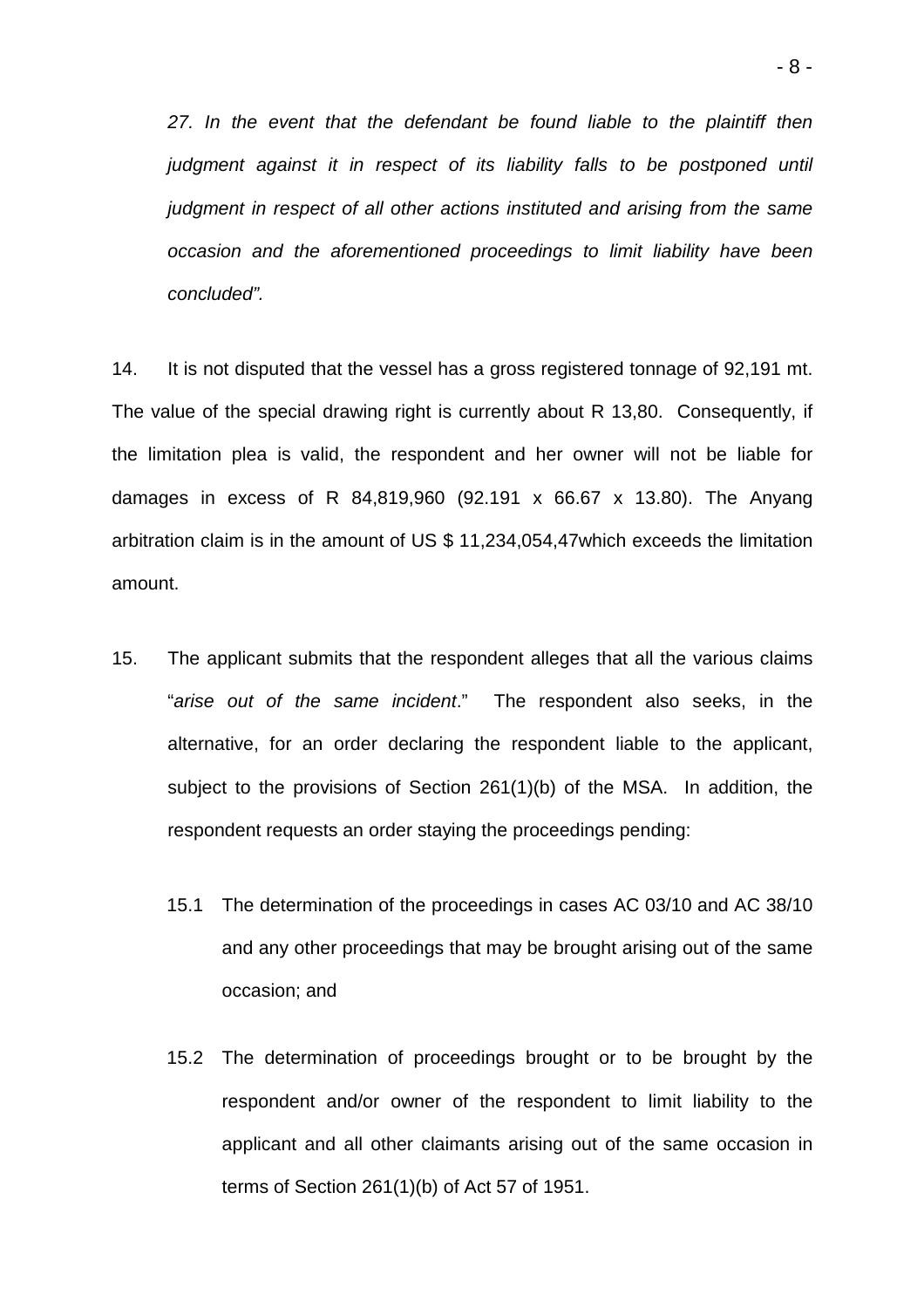16. Applicant therefore submits that the following matters, amongst others, are in issue in respect of the defendant's defence of limitation of liability:

16.1 Whether the Anyang arbitration claims, as well as all other claims referred to by the defendant, arise out of "the same incident" as alleged;

- 16.2 The validity, nature, merits and quantum of each of those claims, and in particular the Anyang arbitration claim;
- 16.3 Whether the respondent has met the requirements of Section 261(1)(b) and (3) of the MSA.

17. Respondent contends that it pleaded the limitation defence in order to obtain the fullest protection of Section 261 and to ensure that the limit provided for is paid only once, to bring its own claim for an order proportionally reducing its liability in respect of the potential claims against it such that the total liability does not exceed the maximum statutory amount. Respondent submits that a limitation claim is permitted in English Courts, with reference to **The "VolvoxHollandia"(CA)** [1988] 2 Lloyd's Rep 361 at 371 and**Caspian Basin vsBouygues Offshore SAand Others**(No 4) (QB) [1997] 2 Lloyd's Rep 507 at 525 – 526. Similarly, it is also allowed in South Africa as was done in **Nagos Shipping Ltd v Owners, Cargo Lately Laden on Board the MV "Nagos", and Another** 1996 (2) SA 261 (D&CLD). Respondent further contends that a defence based on limitation of liability is binding only in respect of the claim of the particular plaintiff in whose action it is raised.Indescribing the nature of a limitation claim, respondent referred to **The Happy Fellow**(QB) [1997] 1 Lloyd's Rep 130 at 134 where Longmore J stated: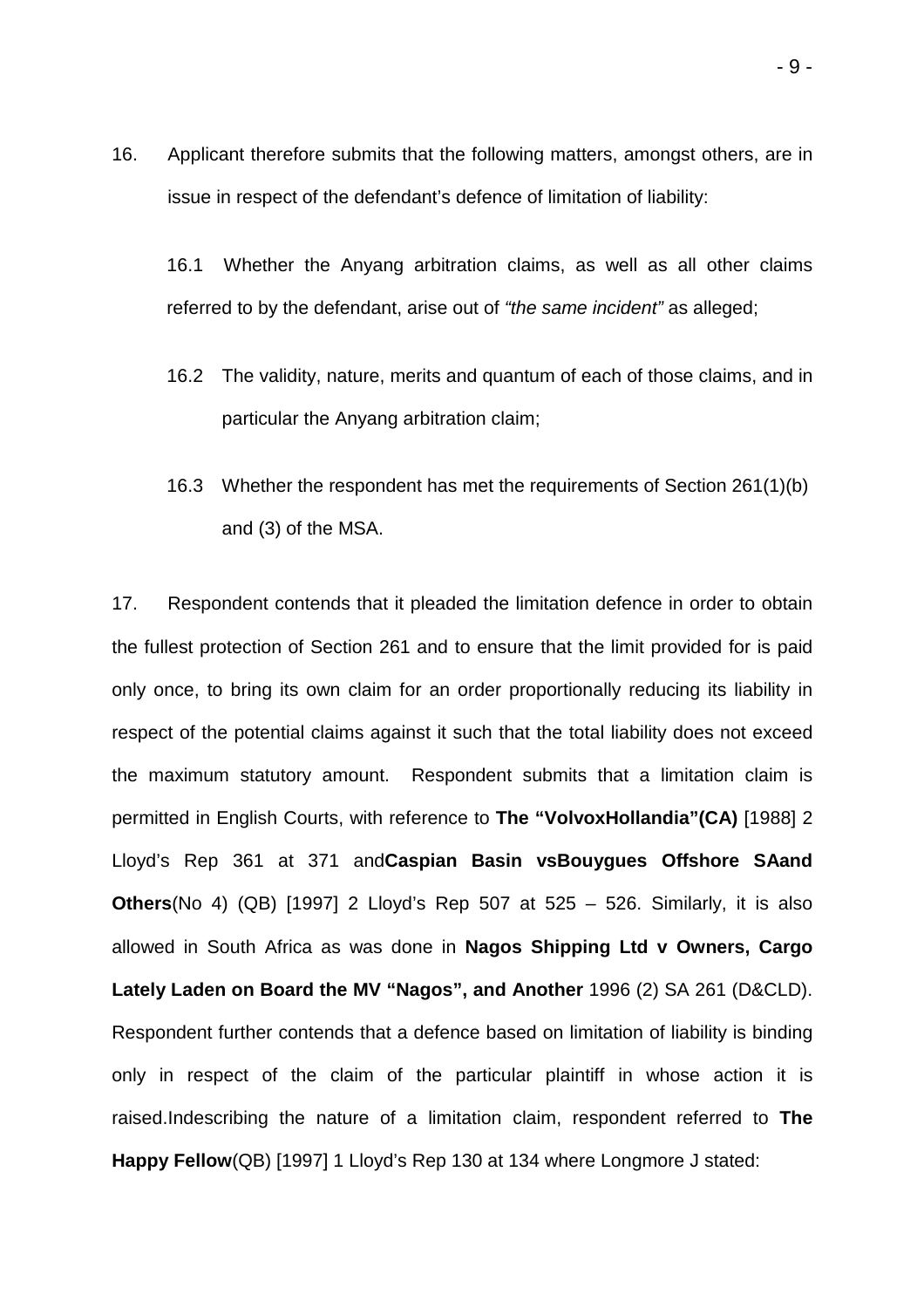"**A limitation action is thus a special proceeding to which all potential claimants are made parties and includes a power to stay proceedings to enforce any judgment which may have been obtained in other proceedings ….. It seems to me therefore that, in what I may call a multi-party situation, a ship owner's right to limit is not an incident or attribute of a claimant's claim but an altogether different right to have all claims scaled down to their proportionate share of a limited fund**."

18. Respondent accordingly argues that its plea is a recordal of its entitlement to the full protection of Section 261(1)(b). Consequently, it is argued that the limitation of respondent's liability to Anyang will not be relevant in the applicant's action. There is thus nothing in relation to Anyang's claim that requires to be discovered.

19. Rule 35(7) is designed to assist a party that is dissatisfied with the discovery or supplementary discovery that has been made and remedies under Rule 35(3) have been exhausted (**Tractor & Excavator Spares (Pty) Ltd v Groenedijk**1976(4) SA 359 (W)). Rule 35(7) empowers the Court to dismiss a claim, or strike out the defence, if a party fails to give discovery in compliance with the Rules. Discovery was defined in **STT Sales (Pty) Ltd v Fourie** 2010 (6) SA 272 (GSJ) at 276 C-D as "a tool used to identify factual issues once legal issues are established". The purposeof discovery is not only to assist the parties as well as the court in determining the truth, but alsoto save costs as stated in **Air Canada v Secretary of State for Trade** [1983] 2 AC 394 at 445 – 446 and **Santam Ltd and Others v Segal** 2010(2) SA 160 N at 162 E – F.

20. With regard to the object of discovery of documents in terms of Rule 35 Tredgold J said the following in **Durbach v Fairway Hotel Ltd** 1949(3) SA 1081 SR at 1083: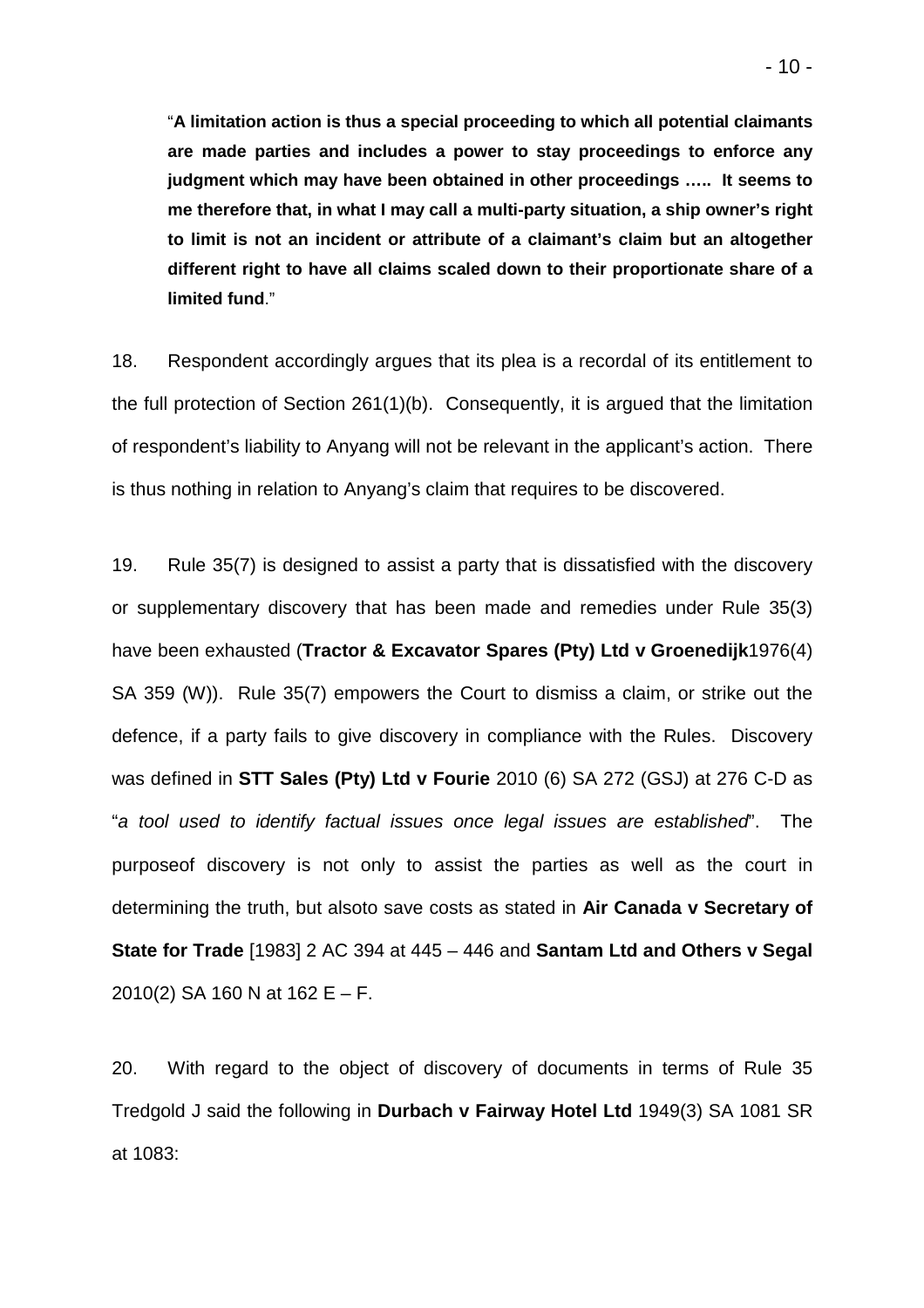**"The whole object of discovery is to ensure that before trial both parties are made aware of all the documentary evidence that is available. By this means the issues are narrowed and the debate of points which are incontrovertible is eliminated. It is easy to envisage circumstances in which a party might possess a document which utterly destroyed his opponent's case, and which might yet be withheld from discovery on the interpretation which it is sought to place upon the rules. To withhold a document under such circumstances would be contrary to the spirit of modern practice, which encourages frankness and the avoidance of unnecessary litigation".** 

21. Schultz AJ (as he then was) in **Crown Cork & Seal Co Inc and Another v Rheem SA (Pty) Ltdand Others**1980 (3) SA 1093 (W) at 1095 quoted with approval what an English Judge said in **Church of Scientology of California v Department of Health and Social Security**(1979) I WLR 723 (CA) at 733 C-E that:

**"The object of mutual discovery is to give each party before trial all documentary material of the other party so that he can consider its effect on his own case and his opponent's case, and decide how to carry on his proceedings or whether to carry them on at all….. Another object is to enable each party to put before the Court, all relevant documentary evidence…."** 

22. **In Sunderland Steamship P and IAssociation v Gatoil International** (**The**  "**Lorenzo Halcoussi**")[1988] 1 LIoyd's Rep 180 (QB) at 184 referred to obiter in **Replication Technology Group and Others v Gallo AfricaLtd** 2009 (5) SA 531 (GSJ) at 535 G, the court said the following:

**"Our law… recognises that proper mutual discovery in litigation and arbitration is in the public interest in that it promotes settlements; it reduces [the chances of] a party being taken by surprise; and enables the Judge to decide the case in the light of contemporary documentary material which is often more valuable than the oral testimony. On the other hand, our law recognizes that no sensible civil justice system can be organized on the basis that time, money and inconvenience [are] irrelevant. Nevertheless, the scope of discovery is wide. It**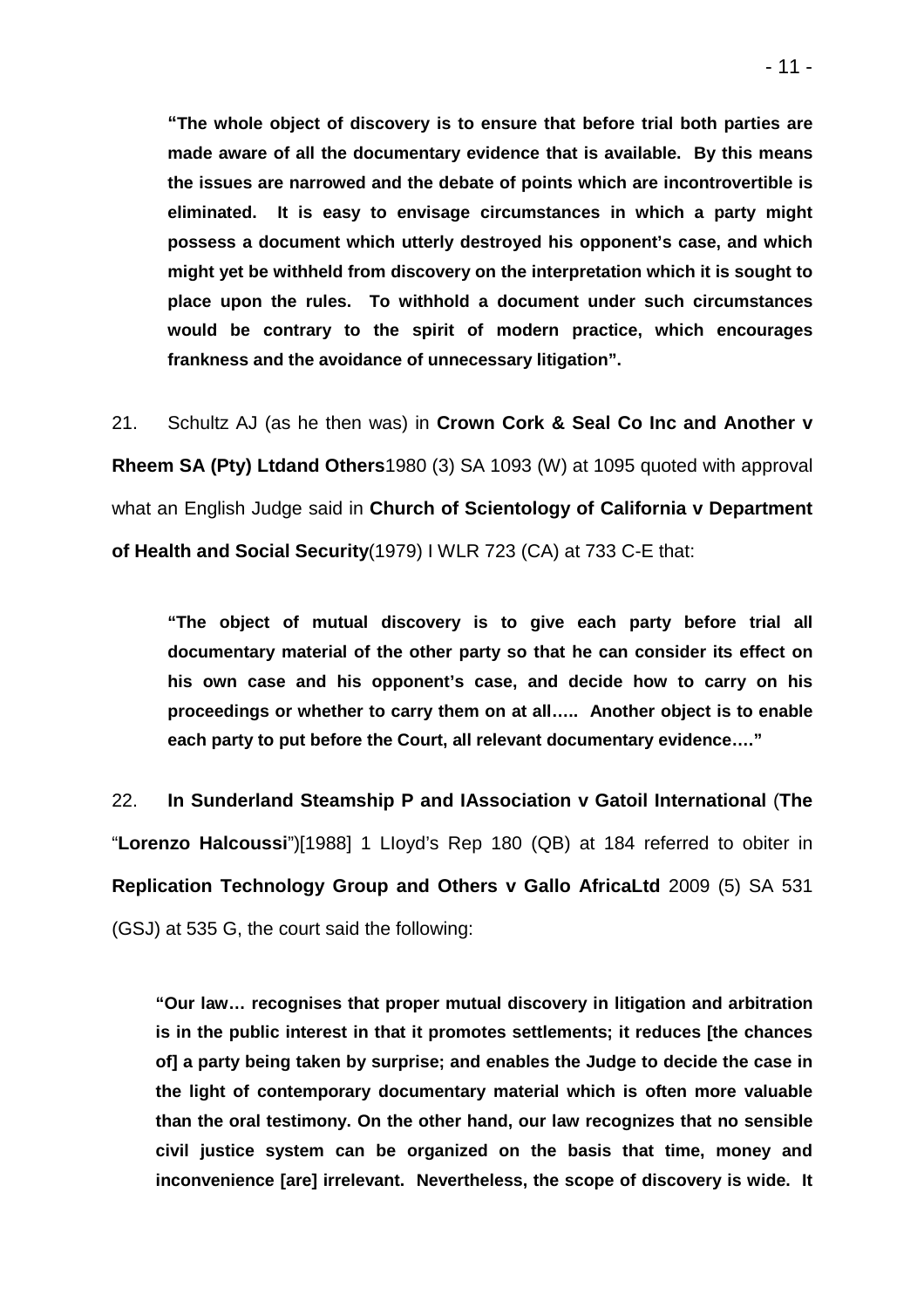**extends to documents having only a minor or peripheral bearing on the issues, and to documents which may not constitute evidence but which may fairly lead to an enquiry relevant to the issues. But a court may, of course, refuse to order discovery to the extent that the discovery is not necessary for fairly disposing of the matter, and to the extent that it would be oppressive to order it".** 

23. In **Swissborough Diamond Mines (Pty) Ltd and Others v Government of the Republic of South Africa and Others** 1999 (2) SA 279 (T) at 316, the court reviewed the authorities relating to relevance in the context of Rule 35(1), (2) and (3) and cited with approval the principle laid down in **CompagnieFinancière et Commerciale du Pacifique v Peruvian Guano Co**(1882) 11 QBD 55 (CA):

**"It seems to me that every document relates to the matter in question in the action which, it is reasonable to suppose, contains information which may – not which must – either directly or indirectly enable the party requiring the affidavit either to advance his own case or to damage the case of his adversary. I have put in the words "either directly or indirectly" because, as it seems to me, a document can properly be said to contain information which may enable the party requiring the affidavit either to advance his own case or to damage the case of his adversary, if it is a document which may fairly lead him to a train of enquiry which may have either of these two consequences."** 

24. In **Durbachv Fairway Hotel Ltd (supra)**at 1083 it was stated that "**A party is required to discover every document relating to the matters in question, and that means relevant to any aspect of the case. This obligation to discover is invery wide terms.Even if a party may lawfully object to producing a document, he must stilldiscover it."**It has been held that the relevance of the documentation is to be determined with reference to the pleadings and theissues raised by them.(**Swissborough Diamond Mines of RSA and Others v Government of the Republic of South Africaand Others (supra)**at 317 A-D**; Federal Wine and**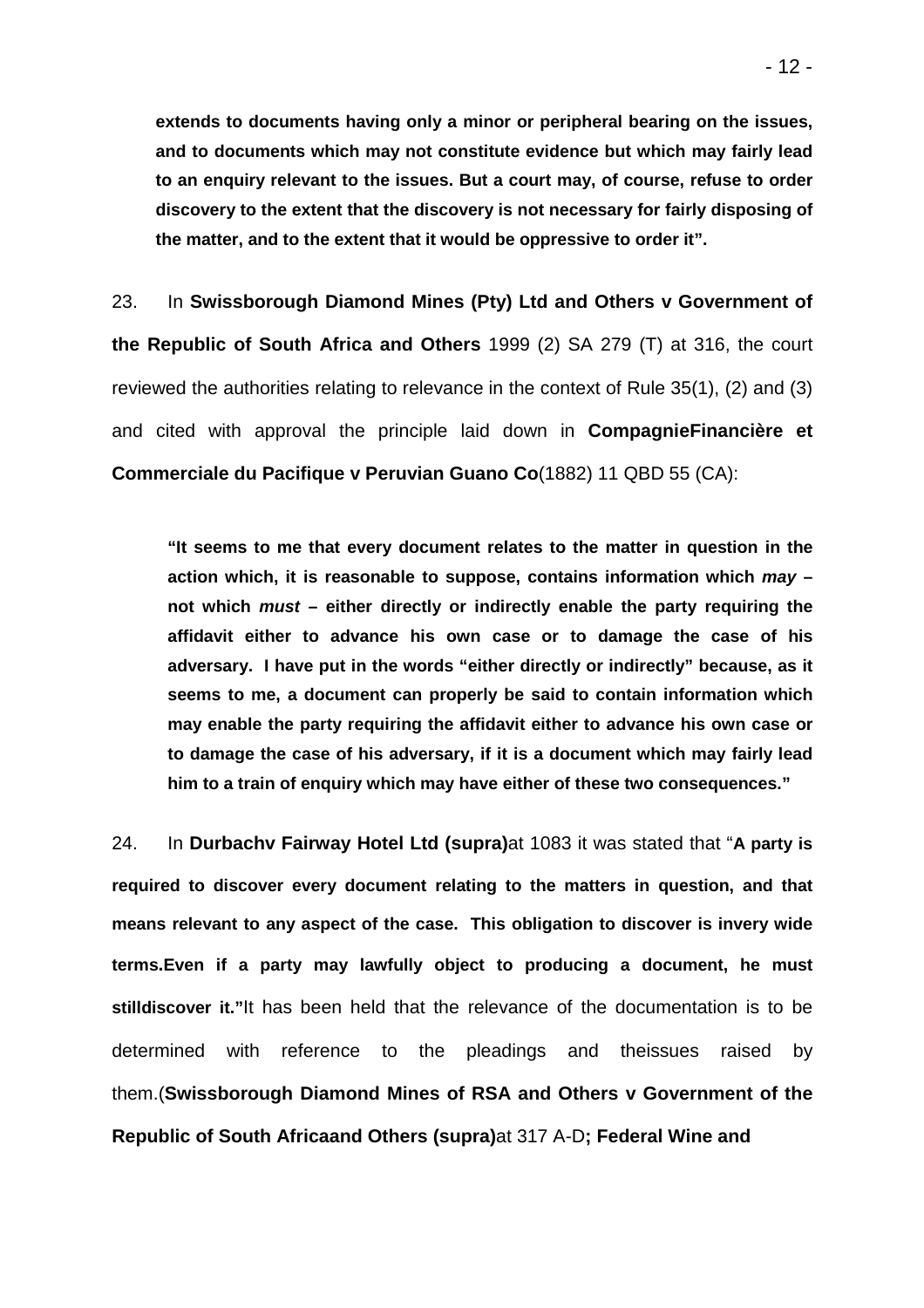**Brandy Co Ltd v Kantor** 1958 (4) SA 735 (E) at 753 D-G;**Copalcor Manufacturing (Pty) Ltd and Another v GDC Hauliers (Pty) Ltd** 2000 (3)SA 181 (WLD) at 194A)).

25. The test for discoverability in the context of privilege or relevance was set out in **Continental Ore Construction v Highveld Steel and VanadiumCorporationLtd**  1971 (4) SA 589 (W) at 598 D-F:

> **"The test of discoverability or liability to produce for inspection, where no privilege or like protection is claimed, is still that of relevance; the oath of the party alleging non-relevance is still prima facie conclusive, unless it is shown on one or other of the bases referred to above that the Court ought to go behind that oath; and the onus of proving relevance, where such is denied, still rests on the party seeking discovery or inspection"**.

26. The courts are generally reluctant to go behind a discovery affidavit. In **Continental Ore Construction v Highveld Steel and VanadiumCorporation Ltd**(supra) at 597 H – 598 A the following was stated:

**"The Court will go behind the affidavit only if it is satisfied –** 

- **i. from the discovery affidavit itself; or**
- **ii. from the documents referred to in the discovery affidavit; or**
- **iii. from the pleadings in the action; or**
- **iv. from any admissions made by the party making the discovery affidavit; or**
- **v. from the nature of the case or the documents in issue,**

**that there is a probability that the party making the affidavit has or has had other relevant documents in his possession or power or has misconceived the principles upon which the affidavit should be made."**(Also See: **Federal Wine and Brandy Co. Ltd v Kantor** 1958 (4) SA 735 (E) at 749 G).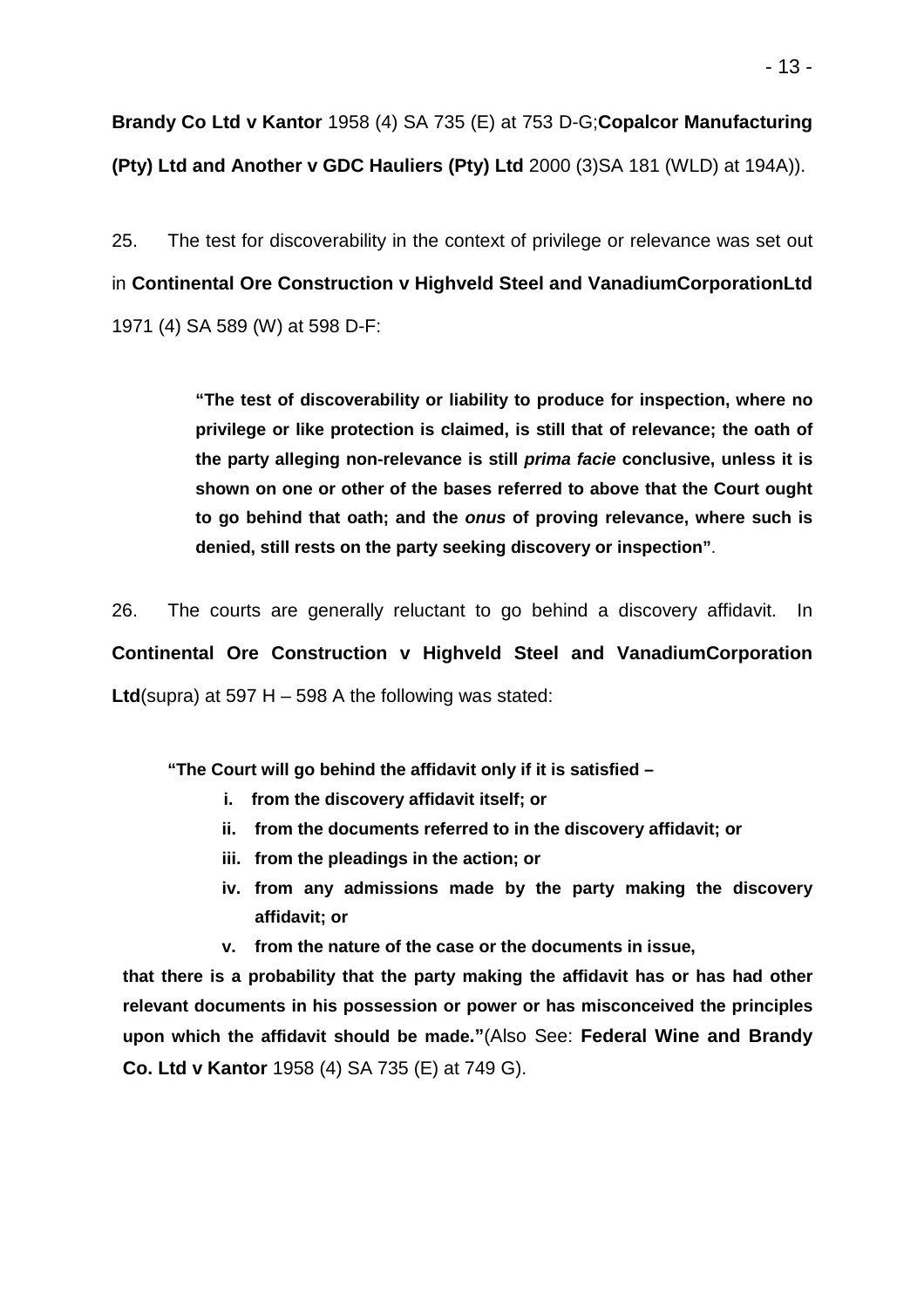27. In England there are no statutory provisions in the Arbitration Act of 1996 addressing confidentiality in arbitrations. However, in terms of English Law a duty of confidentiality is implied by arbitral parties. The classical view of the principle of confidentiality in arbitration was established in **Dolling-Baker v Merrett** [1991] 2 All ER 890 (CA). The Court held that the obligation extended to all documents generated in the process of arbitration including the award.

28. In **Hassneh Insurance Co of Israel & Others v Stuart J Mew** [1993] 2 Lloyd's Rep 243 the English Commercial Court relied on **Dolling-Baker supra** in finding that arbitration proceedings are subject to an implied duty of confidentiality. However, the court found that it shall not be absolute and that disclosure would be allowed if it is reasonably necessary for the establishment or protection of an arbitrating party's rights against a third party. This exception related only to the award and its reasons and did not cover pleadings, witness statements and transcripts.

29. The principle was confirmed in **Ali Shipping Corporation v Shipyard Trogir** [1998] 2 All ER 136 (CA). The English Court of Appeal held that confidentiality of the arbitral process was implied by law "as a necessary incident of a definable category of contractual relationship".

30. In **Associated Electric and Gas Insurance Services Ltd (AEGIS) v European Reinsurance Company of Zurich** [2003] UKPC 11the English Court indicated a willingness to overrule the implied principle of confidentiality. An express term was agreed upon between the parties and the case turned on the interpretation of the confidentiality clause. The Court ruled at para[8] that the "legitimate use of an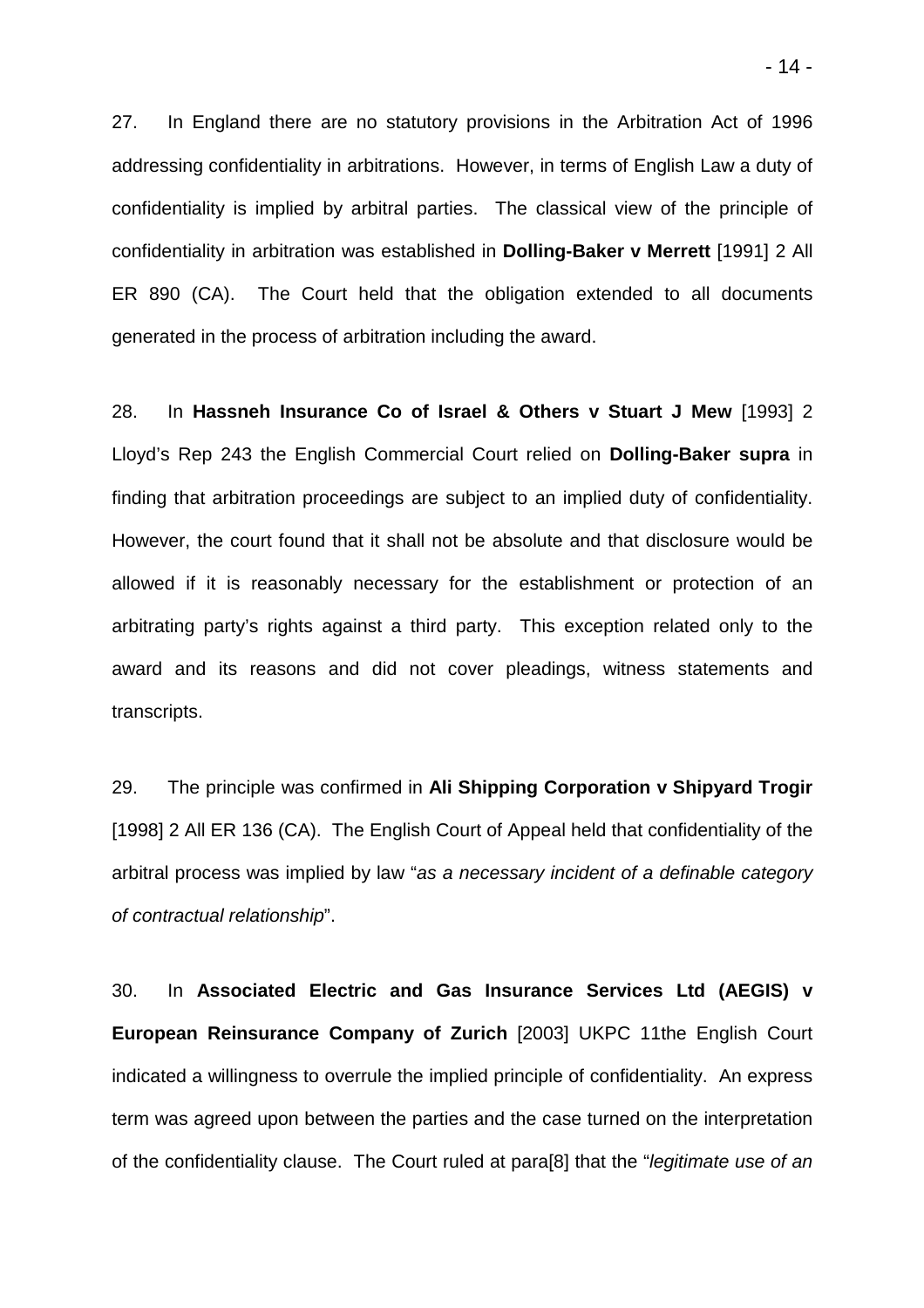earlier award in a later, also private, arbitration between the same two parties would not raise the mischief against which the confidentiality agreement is directed."The Court ruled that the award could be referred to in subsequent proceedings to establish an estoppel defence against a losing party. However, AEGIS does not deal with a situation where the parties seek to rely on an arbitral award in subsequent proceedings where the parties to the arbitration are not identical.

- 31. In **John Forster Emmott v Michael Wilson and Partners Limited** [2008] EWCA Civ 184 the English Court of Appeal reaffirmed the principle of implied confidentiality and recognized four principle exceptions to the general rule of confidentiality, namely:
	- i. where there is consent;
	- ii. where there is an order, or leave of the court;
	- iii. where the disclosure is reasonably necessary for the protection of the legitimate interest of an arbitrating party;
	- iv. where the interest of justice require disclosure, including on the grounds of public interest.

32. In **Westwood Shipping Lines Inc. and another v Universal Schiffahrtsgesellschaft MBH and another** [2012] EWHC 3837 (Comm), the Court considered whether to allow the claimant to rely on documents used in an arbitration. The claimants argued that there had been a waiver of confidentiality in the documents in question because either:

- 1. The liquidator had referred to them at a creditors meeting.
- 2. They were in the public domain because they had been referred to in a judgment of the court regarding enforcement of the award.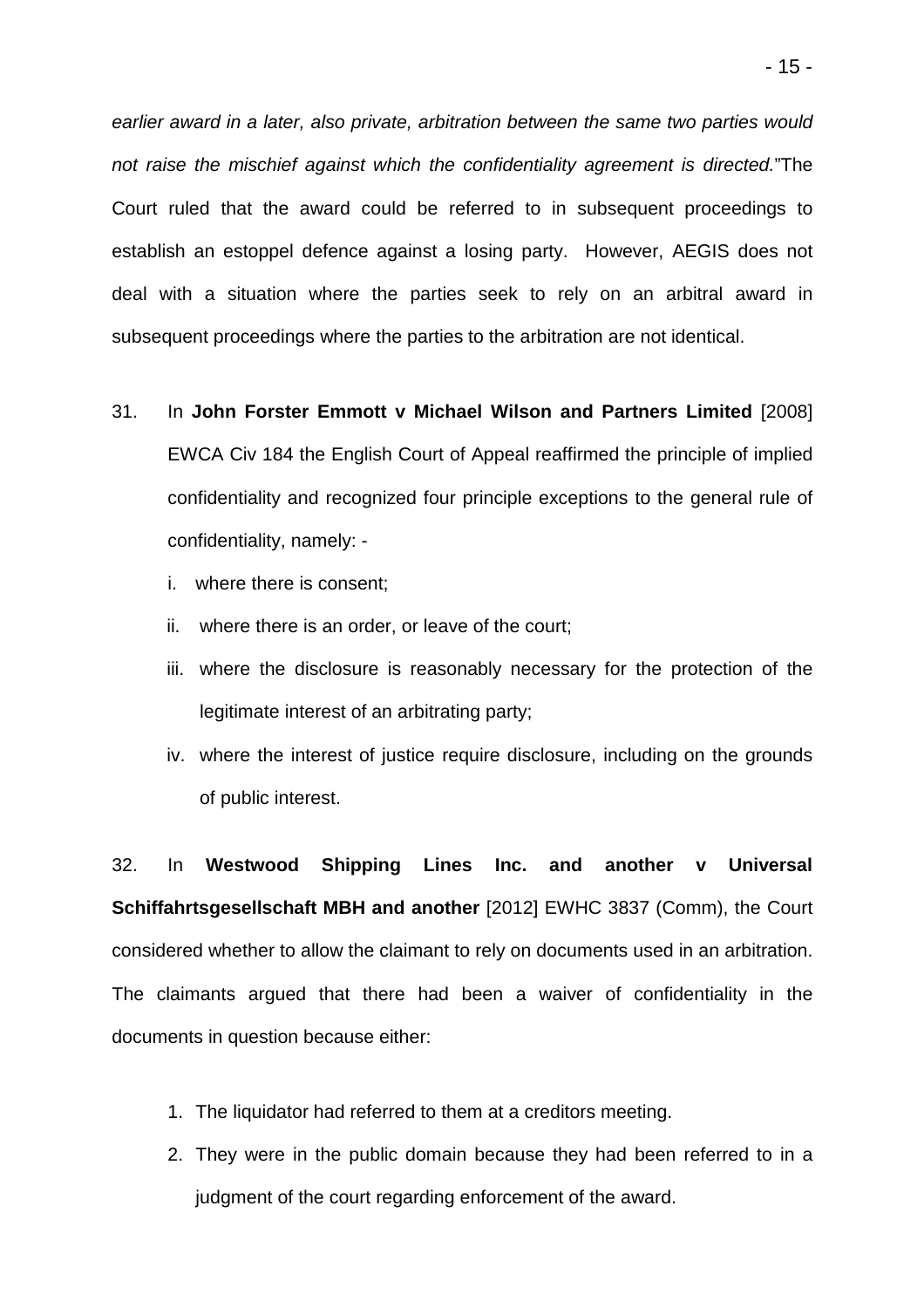3. One of the exceptions to confidentiality noted in **Emmott v Michael Wilson (supra)** applied.

33. The judge was not persuaded that either of the first two grounds was established. However, with reference to **Emmott**, the Court concluded that disclosure was justifiable either because it was reasonably necessary for the protection of the claimants' legitimate interests, or because the interest of justice required it. The Court found that the claimants had an arguable case of unlawful conduct which could not be properly pursued without access to arbitration documents, had a legitimate interest in using the material, and the interest of justice required disclosure.

34. It initially appeared that French Law also recognizes such an obligation. In **Aïta v Ojjeh**1986 Revue de L'Arbitrage 583 (Cour d' Appel de Paris, Feb 18, 1986) the Court dismissed an action to annul an arbitral award rendered in London, but ruled that the annulment action violated the principle of confidentiality. The grounds on which the obligation is based or any exceptions as recognized by English Law were not considered in the case. However, in **National Company for Fishing and Marketing (Nafimco) v Foster Wheeler Trading Company** 2004 Rev, ARB. 647, which case also related to the production of documents generated during arbitration, the Paris Court of Appeal denied a claim for breach of confidentiality of arbitration on the basis that a party has a duty to provide explanations for the existence and scope of such confidentiality. The Court held that an implied duty of confidentiality should be justified by the protection of a legitimate interest. It was furthermore held that the plaintiff failed to establish that such an obligation exists under French Law.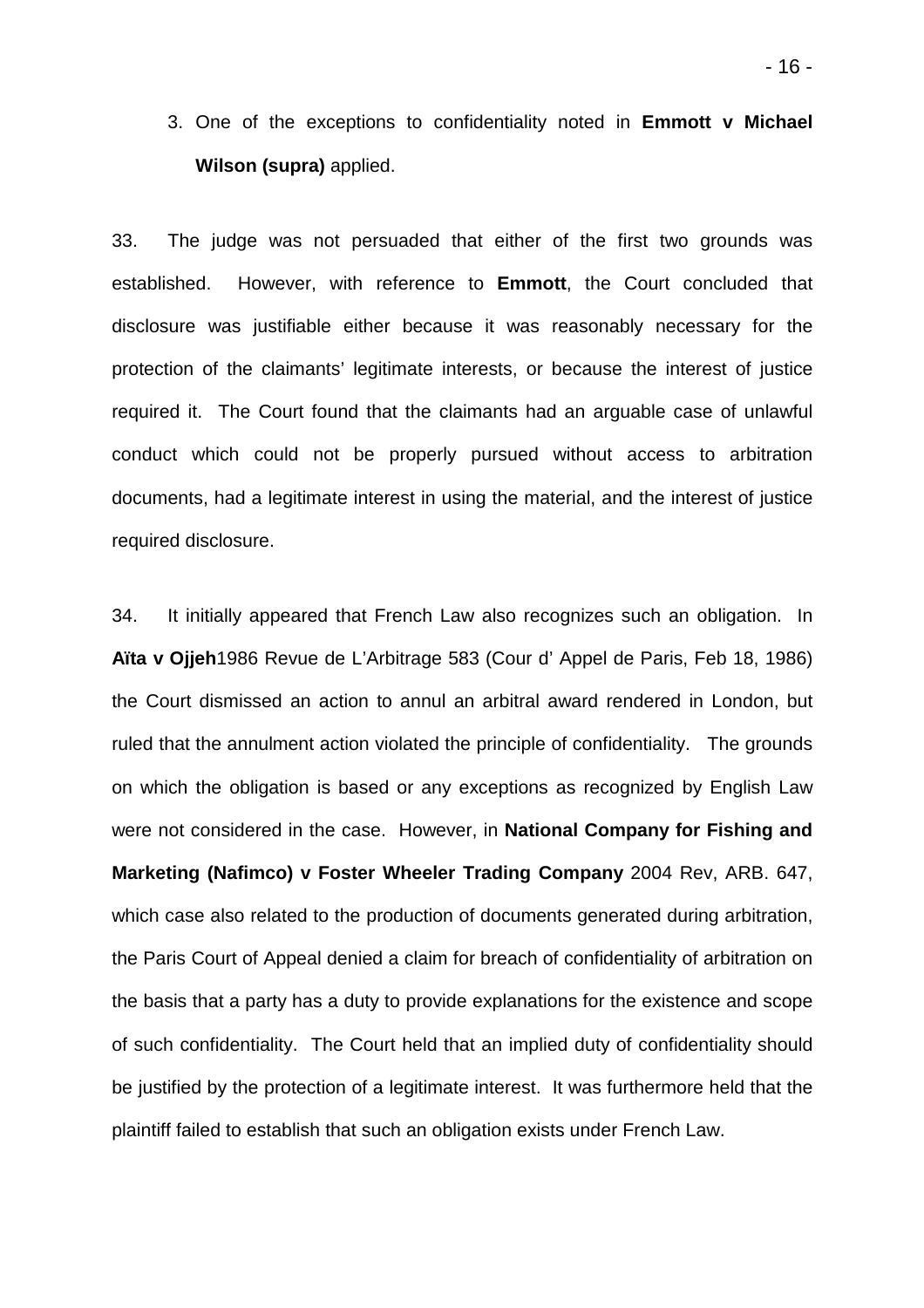35. The Singapore High Court adopted the English position, upholding the doctrine of implied confidentiality as seen in the Singaporean cases of **MyanmaYaung Chi Oo Co Ltdv Win Win Nu** [2003] 2 SLR 547 and **AAY v AAZ** [2009] SGHC. The principle was also tacitly accepted in Hong Kong in the case of **Oriental Press Group Ltd v Next Magazine Publishing** Ltd [1998] 40 HKCU 1.

36. In **United States v Panhandle Eastern Corp, et al** 118 FRD 346 (D Del 1988) the case involved a request by the US Government for the production of documents used in an International Chamber of Commerce (ICC) arbitration in Switzerland. The Court held that without an agreement between the parties or procedural rules that explicitly guarantee confidentiality, no doctrine of confidentiality could be implied. Furthermore, it was held that the ICC Rules place no obligation of confidentiality on arbitrating parties.

37. The High Court of Australia declined to recognize a broad obligation of confidentiality applying to all documents and information provided in and for the purposes of arbitration,as followed byEnglish Courts. In **Esso Australia Resources Ltd v Plowman (Minister for Energy and Minerals)** (1995) 128 ALR 391(HCA), one of the parties was compelled by the Minister of Energy to produce certain information, as well as disclosure of an award. The Court held that confidentiality, unlike privacy, is not "an essential attribute" of commercial arbitration. The Court therefore held that the Minister of Energy and Minerals, who was not a party to the arbitration, was entitled to discovery of arbitration documents and information. **Mason** CJ observed that complete confidentiality could not be achieved for the following reasons. First, no obligation of confidentiality attaches to the witnesses.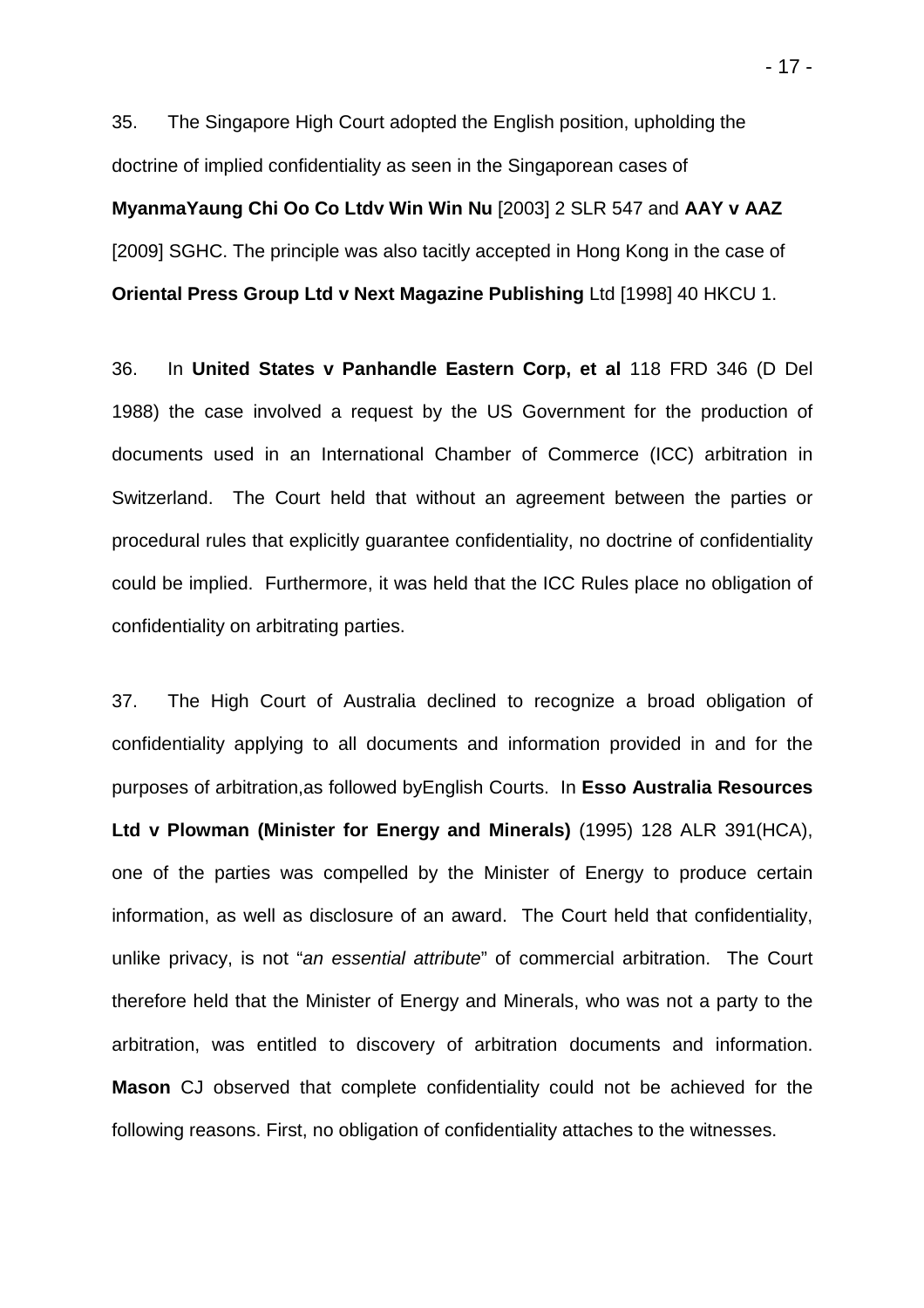Secondly there are various circumstances in which an arbitration award may come before a Court involving disclosure to the Court by a party to the arbitration and publication of court proceedings. Thirdly, there are other circumstances in which an arbitration party must be entitled to disclose to a third party the existence and details of the proceedings and the award. The Court found that any such obligation of confidentiality must be of contractual origin.

38. **Brennan** J, concurring with **Mason** CJ, stated that any undertaking of confidentiality was not absolute. A number of exceptions arose:

"**Where a party is in possession of a document or information and is under a duty at common law or under statute to communicate the document or information to a third party, no contractual obligation of confidentiality can prohibit the performance of that duty. Moreover, a party may be under a duty, not necessarily a legal duty, to communicate documents or information to a third party who has an interest in the progress or outcome of the arbitration."** 

At paragraph 6 he went on to clarify the duty or obligation as follows:

**"I would hold that, in an arbitration agreement under which one party is bound to produce documents or disclose information to the other for the purposes of the arbitration and in which no other provision for confidentiality is made, a term should be implied that the other party will keep the documents produced and the information disclosed confidential except (a) where disclosure of the otherwise confidential material is under compulsion of law; (b) where there is a duty, albeit not a legal duty, to the public to disclose; (c) where disclosure of the material is fairly required for the protection of the party's legitimate interests; and (d) where disclosure is made with the express or implied consent of the party producing the material."** 

(The Australian view was subsequently confirmed in **Commonwealth of Australia v Cockatoo Dockyard Pty Ltd (1995) 36 NSWLR 662.**).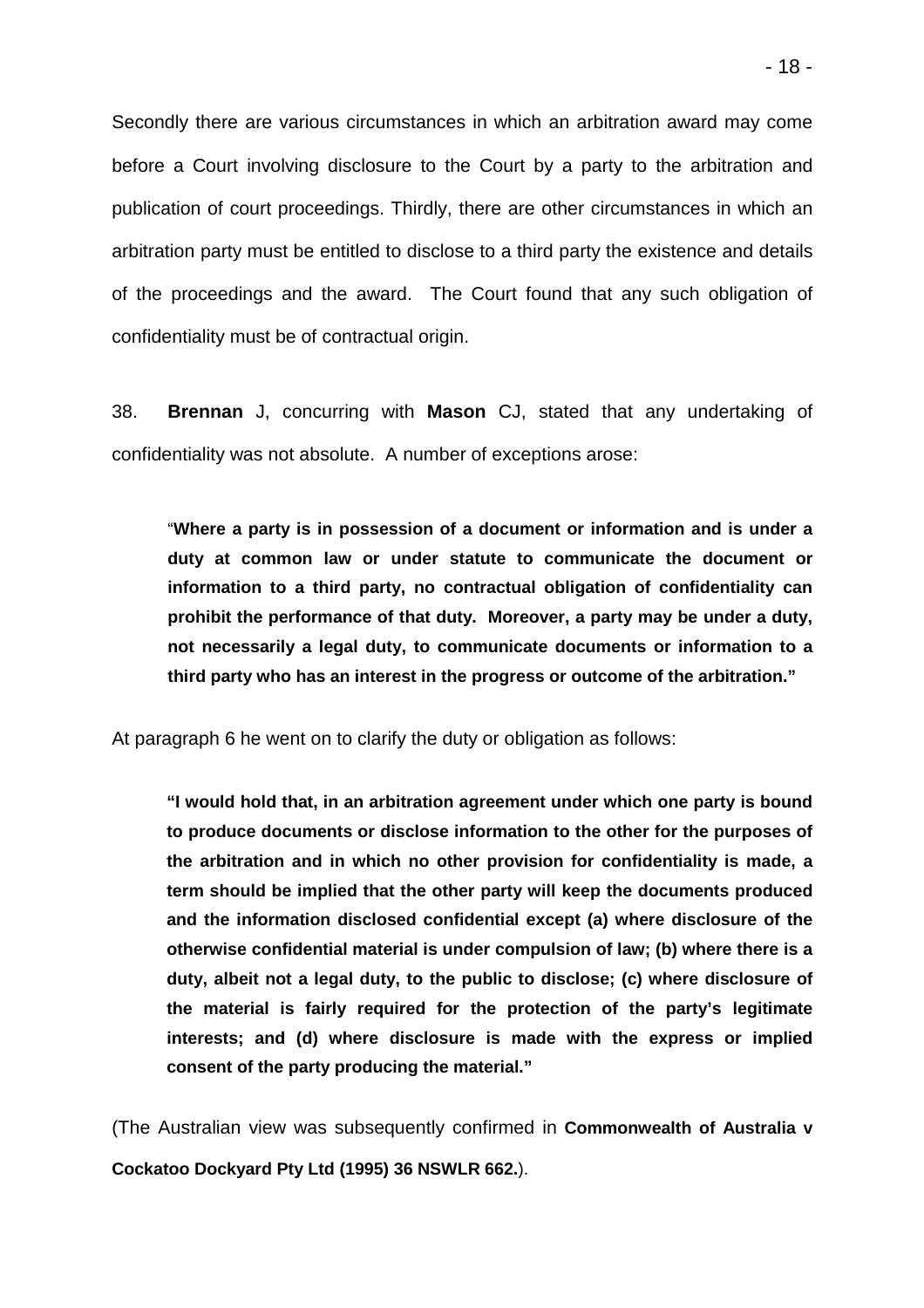39. Contrary to the approach followed in **Esso Australia** (supra), New Zealand recognizes a broad obligation of confidentiality.Section 14 of the New Zealand Arbitration Act 1996 provides that "... **an arbitration agreement, unless otherwise agreed by the parties, is deemed to provide that the parties shall not publish, disclose, or communicate any information relating to arbitral proceedings under the agreement or to an award made in those proceedings**".

40. The approach in **Esso Australia (supra)** was however followed in Sweden in **Bulgarian Foreign Trade Bank Ltd (Bulbank) v A.I. Trade Finance Inc**(2001) XXVI Y.B. Comm. Arb. 291(Swedish Supreme Court 27 October 2000). The Court held that a provision that arbitration hearings are private and confidential did not automatically imply a general duty of confidentiality. Accordingly there are only two ways to ensure confidentiality of arbitration proceedings in Swedish law, namely, by express contract or by adopting arbitration rules that expressly provide for it.

41. Other than Quebec, Canadian courts have not yet decided the issue. The Supreme Court of British Columbia in **Hi-Seas Marine Ltd v Boelman**2006 BCSC 488; (2006) 17 B.L.R.  $(4^{th})$  240 noted the contradictory position taken by the English and Australian Courts and observed that "it may be necessary for Courts of this province to comprehensively address [it]" but found it unnecessary to deal with in the case before it. (Also see **Adesa Corporation vsBob Dickenson Auction Services Ltd** (2002) 73 OR (3d) 787); **Tanner v Clark** (2003) 63 OR (3d) 508 (CA)).In **Rhéaume v Sociétéd'investissementsl'Excellenceinc**, 2010 QCCA 2269 the Quebec Court of Appeal refused to recognize an implicit obligation of confidentiality associated with the arbitral process. **In TelesatCanada vBoeing Satellite Systems**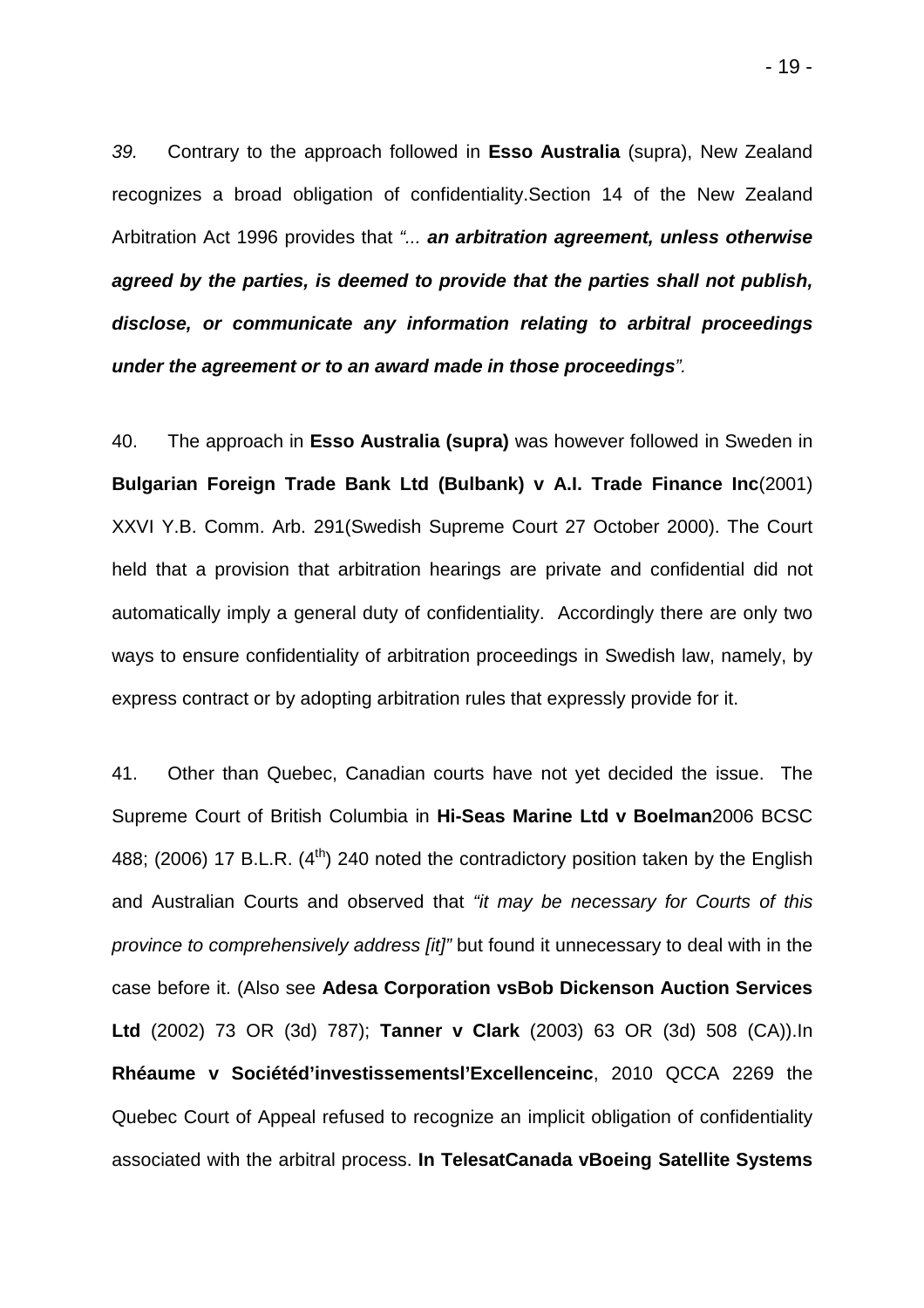**International Inc.**, 2010 ONSC 22the Ontario Superior Court of Justice recognized a general public interest in preserving confidentiality of materials filed in court about a pending arbitration. Arbitration in Canada is generally assumed to be confidential although there is no legislation and little jurisprudence on the issue.

42. Courts in Australia, United States and Sweden have therefore rejected ageneral implied duty of confidentiality. There is also no legislative basis for privacy and confidentiality of arbitration proceedings in South Africa The Arbitration Act 42 of 1965 does not automatically render arbitration proceedings confidential (See **Replication Technology Group and Others v Gallo Africa Ltd (supra)** at 545 H). There is no uniform universal consensus on the confidentiality of arbitration proceedings. The principle is not sacrosanct and should be viewed from the circumstances of each individual case. In this matter there is no confidentiality agreement in respect of the arbitration proceedings. The arbitration proceedings, although private, are not necessarily confidential. There is also no suggestion that the documents sought are commercially sensitive.

43. The respondent, in an effort to protect its own legitimate private interests, has elected to disclose limited information concerning the arbitration proceedings. Disclosure for this reason is permitted in terms of one of the exceptions in English Law. Respondent deemed partial disclosure reasonably necessary in order to protect its rights towards third parties, and to raise a limitation defence. Respondent now seeks to withhold full disclosure in circumstances where it alleges that the present and arbitration claims arose from the same incident, and that it intends to stay proceedings to pursue a limitation claim.It is opportunistic of the Respondent to disclose limited information regarding the arbitration proceedings when it is beneficial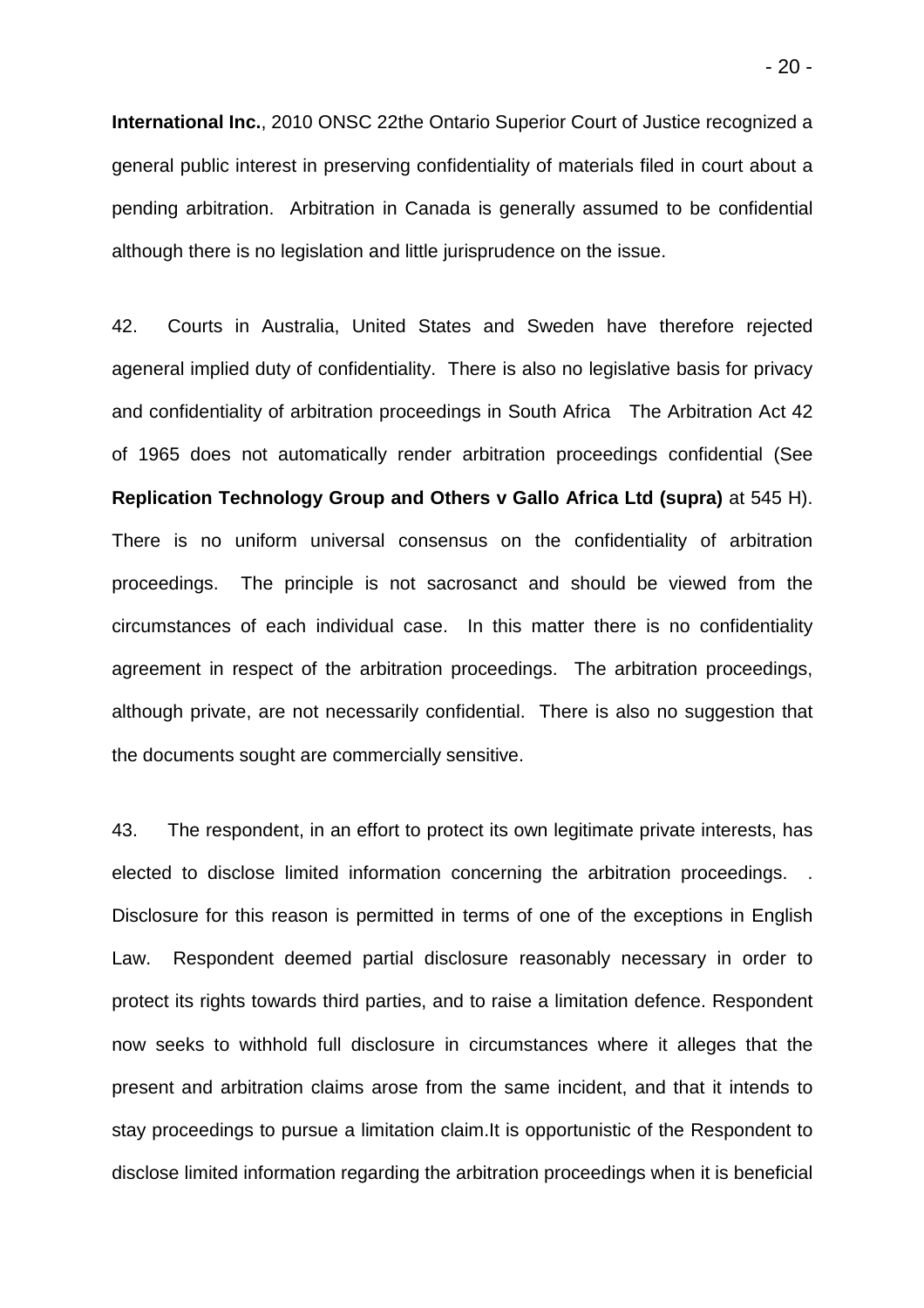for Respondent, but to withhold full disclosure claiming confidentiality. Having already made partial disclosure, Respondent failed to show that full disclosure would result in any form of prejudice. A crucial issue in this case is whether the claims arose from the same incident. Applicant needs to establish whether there is a connection between the arbitration claims and its own claim. It is therefore necessary for the applicant to have access to the documents in order to assess and prepare its case. The information sought is directly or indirectly relevant to the issues in dispute. I am satisfied that it is necessary to disclose the arbitration information in order to achieve the fair disposal of this action. It would not be consistent with the fair disposal of an action to require the applicant to simply accept respondent's limited disclosures, and be denied the opportunity to review its position in respect of a possible limitation action.

44. Respondent raised a limitation plea. I am of the view that respondent should not be allowed to use the cloak of confidentiality to withhold documents relevant to a case in a different jurisdiction, where the case raised the same or similar allegations, and where same is pleaded by respondent. Maintaining secrecy around the arbitration and other proceedings "arising from the same incident" undermines the search for the truth in adjudicating the matter. In these circumstances the applicant is entitled to full disclosure of the legal and factual basis of Anyang's claims, as well as any information pertaining to any case "arising from the same incident".I do not deem it necessary to determine whether English Law is applicable in this matter. However, even if I should acceptthat English Law is applicable, I am of the view that the disclosure of the arbitration documents would be permitted in terms of one of the exceptions to confidentiality.The circumstances of this case are of such a nature that the public interest clearly overrides the private obligation of confidentially. I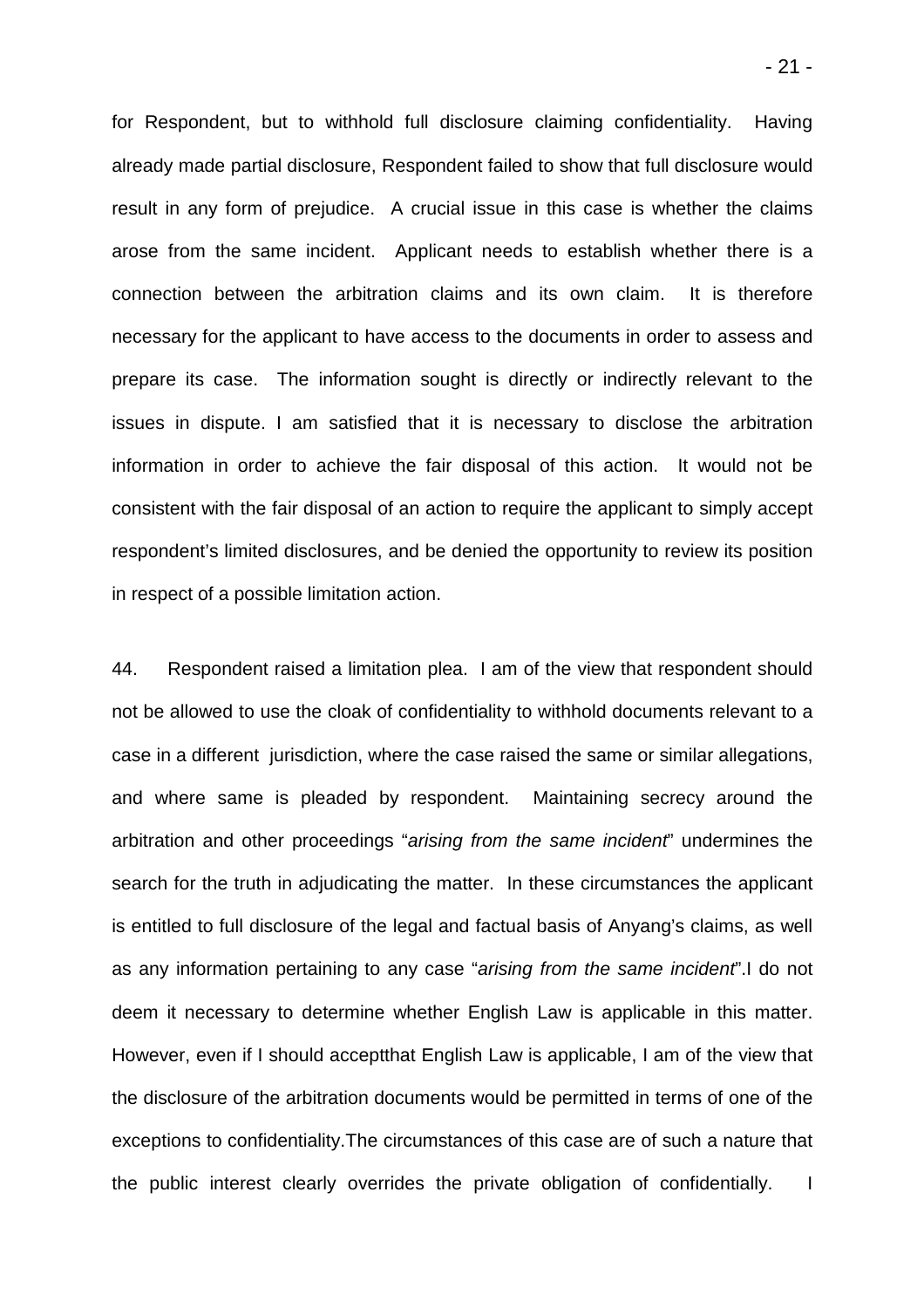accordingly find that the documents are relevant, and that it is in the interest of justice that they be disclosed to the Applicant. I abide by the statement by Lord Denning in **Riddick v Thames Board MillsLtd** [1977] 3 All ER 677 (CA) at 687, cited with approval in **Crown Cork & Seal Co Inc. and Another v Rheem South Africa(Pty) Ltd and Others** (supra) at 1069B:

**"[t]he reason for compelling discovery of documents in this way lies in the public interest in discovering the truth so that justice may be done between the parties. That public interest is to be put into the scales against the public interest in preserving privacy and protecting confidential information. The balance comes down in the ordinary way in favour of the public interest of discovering the truth, ie in making full disclosure".** 

- 45. In the result the following order is made:
	- **1. The respondent is ordered to comply with the applicant's Notice in terms of Uniform Rule 35(3) which was served on the respondent's attorneys on 19 November 2012 within 10 days of the date on which this order is granted. In particular, the respondent is directed to make the following documents available to the applicant for inspection:-** 
		- **1.2 All pleadings in the London arbitration brought by Anyang Steel International Trading Co Ltd against the owner of the respondent, and any other documents filed of record and/or exchanged between the parties in, or in relation to such arbitration and/or the London arbitration brought by Kumba Shipping Hong Kong Limited against the owner of the respondent.**
		- **1.3 Documents discovered and/or made available by the parties to each other in the aforesaid proceedings; and**
		- **1.4 All documents in which claims against the respondent or the owner have been intimated and/or demanded by Kumba Shipping Hong Kong Limited, arising out of the incident referred to in paragraph 25 of the defendant's plea.**